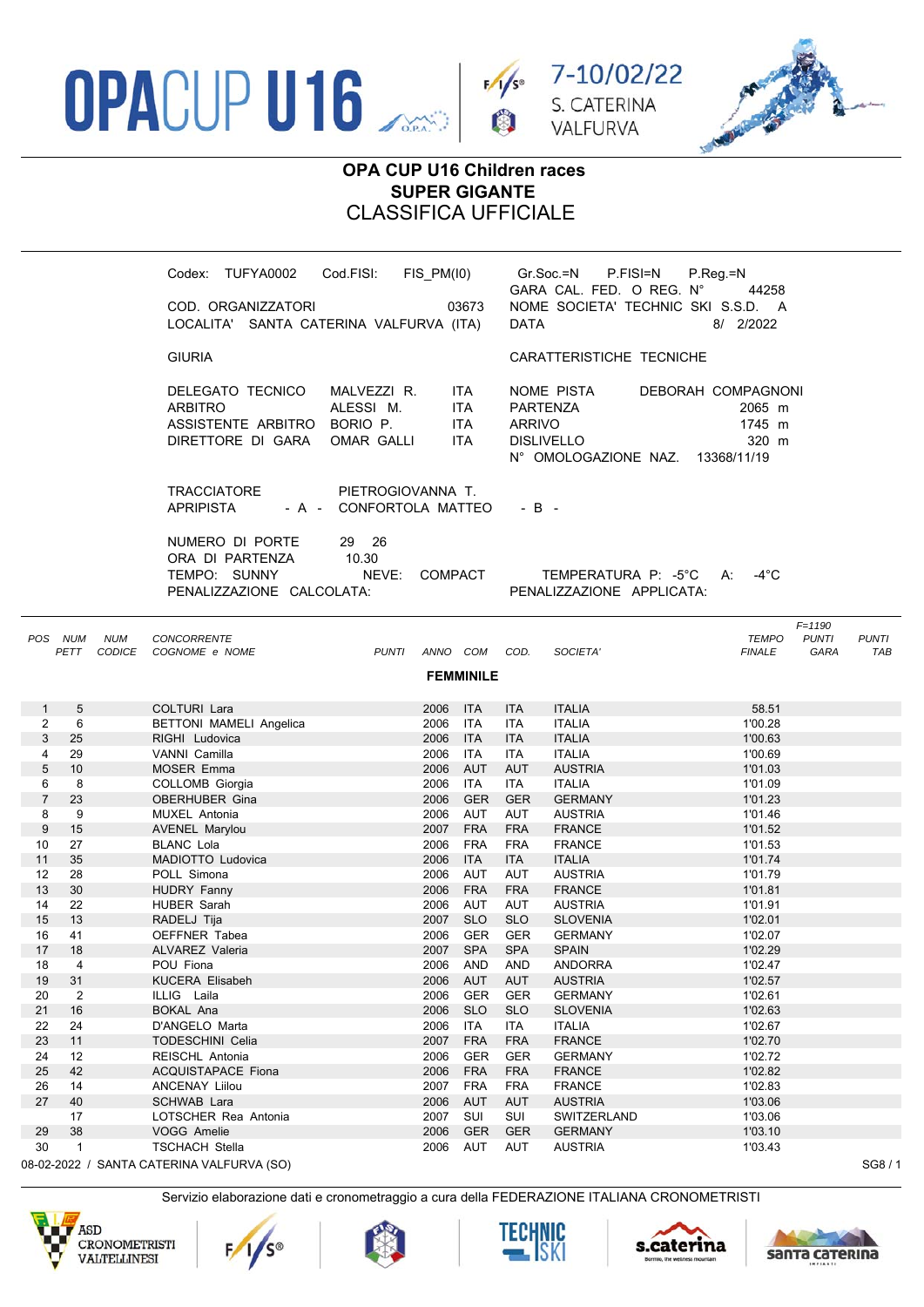





*F=1190*

|                 |              |               |                          |       |          |            |            |                    |               | $F = 1190$   |              |
|-----------------|--------------|---------------|--------------------------|-------|----------|------------|------------|--------------------|---------------|--------------|--------------|
| POS             | NUM          | <b>NUM</b>    | <b>CONCORRENTE</b>       |       |          |            |            |                    | <b>TEMPO</b>  | <b>PUNTI</b> | <b>PUNTI</b> |
|                 | PETT         | <b>CODICE</b> | COGNOME e NOME           | PUNTI | ANNO COM |            | COD.       | SOCIETA'           | <b>FINALE</b> | GARA         | TAB          |
| 31              | 19           |               | <b>PRANGER Laura</b>     |       | 2006     | AUT        | AUT        | <b>AUSTRIA</b>     | 1'03.77       |              |              |
| 32              | 7            |               | ABAD Maria               |       | 2006     | <b>SPA</b> | <b>SPA</b> | <b>SPAIN</b>       | 1'03.82       |              |              |
| 33              | 20           |               | CHARBOTEL IIona          |       | 2007     | <b>FRA</b> | <b>FRA</b> | <b>FRANCE</b>      | 1'03.93       |              |              |
| 34              | 26           |               | <b>ESCABROS Lia</b>      |       | 2006     | AND        | AND        | ANDORRA            | 1'04.06       |              |              |
| 35              | 37           |               | LEDESMA Emma             |       | 2007     | <b>AND</b> | <b>AND</b> | <b>ANDORRA</b>     | 1'04.10       |              |              |
| 36              | 32           |               | <b>FRANCIS Leanne</b>    |       | 2007     | <b>FRA</b> | <b>FRA</b> | <b>FRANCE</b>      | 1'04.28       |              |              |
| 37              | 21           |               | KONIG Sophie             |       | 2006     | <b>GER</b> | <b>GER</b> | <b>GERMANY</b>     | 1'04.35       |              |              |
| 38              | 36           |               | MULLER Julia             |       | 2006     | <b>GER</b> | <b>GER</b> | <b>GERMANY</b>     | 1'04.52       |              |              |
| 39              | 3            |               | <b>FOURNIER Juliette</b> |       | 2007     | SUI        | SUI        | <b>SWITZERLAND</b> | 1'05.00       |              |              |
| 40              | 34           |               | <b>BAUSSERON Lucie</b>   |       | 2006     | <b>FRA</b> | <b>FRA</b> | <b>FRANCE</b>      | 1'05.01       |              |              |
| 41              | 33           |               | <b>CANCHON Morgane</b>   |       | 2006     | <b>FRA</b> | <b>FRA</b> | <b>FRANCE</b>      | 1'07.21       |              |              |
| <b>ISCRITTI</b> |              | .             | 42                       |       |          |            |            |                    |               |              |              |
|                 | NON PARTITI  | $\mathbf{r}$  | 0                        |       |          |            |            |                    |               |              |              |
|                 |              | NON ARRIVATI  |                          |       |          |            |            |                    |               |              |              |
|                 | 39           |               | LESKOVEC Alina           |       | 2006     | <b>SLO</b> | <b>SLO</b> | <b>SLOVENIA</b>    |               |              |              |
|                 |              |               |                          |       |          |            |            |                    |               |              |              |
|                 | SOUALIFICATI |               | $\Omega$                 |       |          |            |            |                    |               |              |              |

ESPOSTA ORE: 12.55 LA GIURIA

08-02-2022 / SANTA CATERINA VALFURVA (SO) SG8 / 2











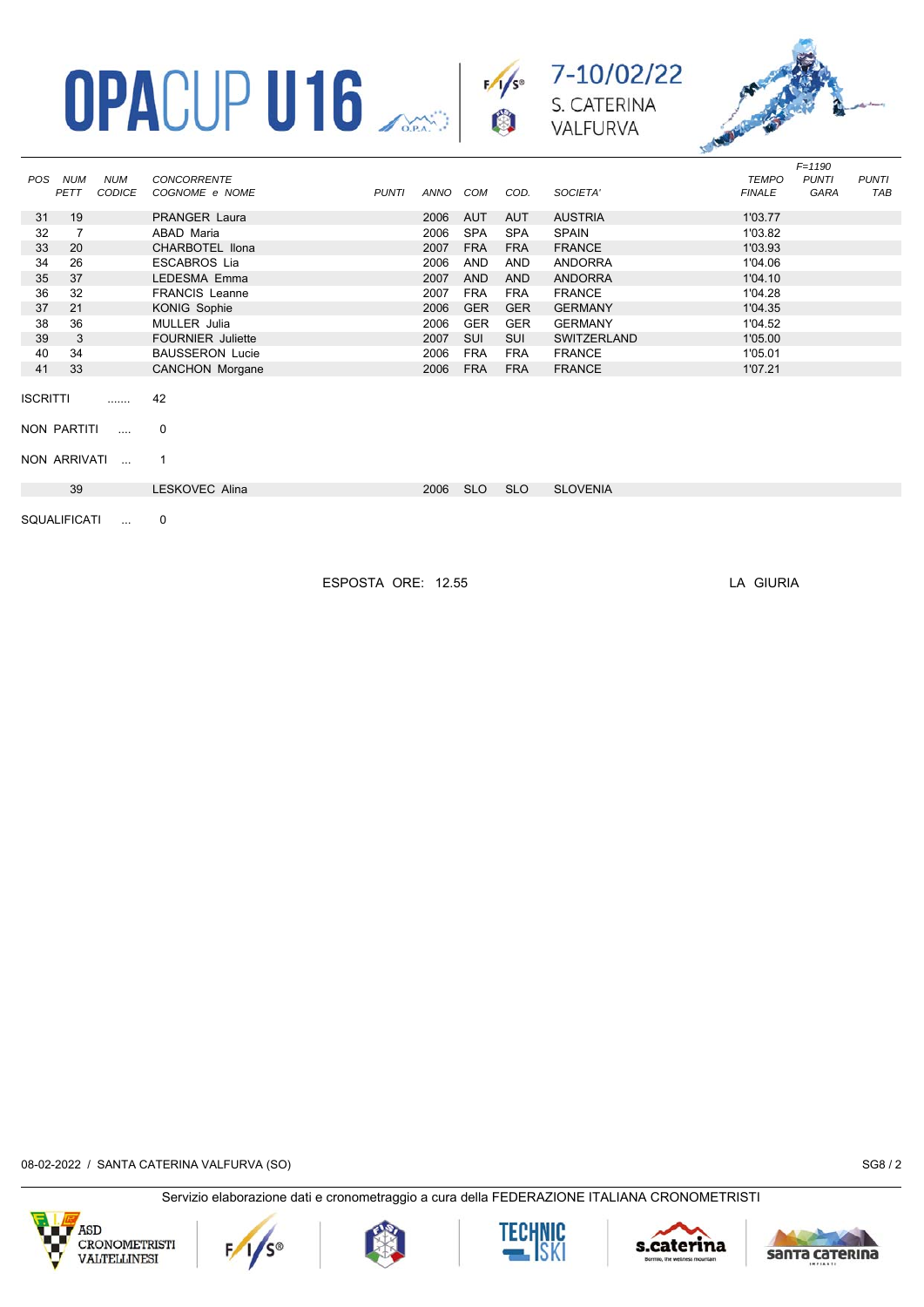





*F=1190*

## **OPA CUP U16 Children races SUPER GIGANTE** CLASSIFICA UFFICIALE

| TUMYA0001<br>Codex:<br>COD. ORGANIZZATORI<br>LOCALITA' SANTA CATERINA VALFURVA (ITA) | Cod.FISI:                                    | 03673                                     | FIS PM(I0) Gr.Soc.=N P.FISI=N<br>GARA CAL. FED. O REG. N°<br>NOME SOCIETA' TECHNIC SKI S.S.D. A<br>DATA | P.Reg.=N               | 44258<br>8/ 2/2022                       |
|--------------------------------------------------------------------------------------|----------------------------------------------|-------------------------------------------|---------------------------------------------------------------------------------------------------------|------------------------|------------------------------------------|
| <b>GIURIA</b>                                                                        |                                              |                                           | CARATTERISTICHE TECNICHE                                                                                |                        |                                          |
| DELEGATO TECNICO<br>ARBITRO<br>ASSISTENTE ARBITRO BORIO P.<br>DIRETTORE DI GARA      | MALVEZZI R.<br>ALESSI M.<br>OMAR GALLI       | ITA I<br>ITA.<br><b>ITA</b><br><b>ITA</b> | NOME PISTA<br>PARTENZA<br>ARRIVO<br>DISLIVELLO<br>N° OMOLOGAZIONE NAZ.                                  | DEBORAH COMPAGNONI     | 2065 m<br>1745 m<br>320 m<br>13368/11/19 |
| TRACCIATORE<br>APRIPISTA                                                             | PIETROGIOVANNA T.<br>- A - CONFORTOLA MATTEO |                                           | $-B -$                                                                                                  |                        |                                          |
| NUMERO DI PORTE<br>ORA DI PARTENZA<br>TEMPO: SUNNY<br>PENALIZZAZIONE CALCOLATA:      | 29 26<br>10.30<br>NEVE:                      | <b>COMPACT</b>                            | PENALIZZAZIONE APPLICATA:                                                                               | TEMPERATURA P: -5°C A: | -4°C                                     |

|                 | POS NUM<br>PETT | <b>NUM</b><br>CODICE | <b>CONCORRENTE</b><br>COGNOME e NOME      | <b>PUNTI</b> | ANNO COM |            | COD.       | SOCIETA'           | <b>TEMPO</b><br><b>FINALE</b> | <b>PUNTI</b><br>GARA | <b>PUNTI</b><br><b>TAB</b> |
|-----------------|-----------------|----------------------|-------------------------------------------|--------------|----------|------------|------------|--------------------|-------------------------------|----------------------|----------------------------|
|                 |                 |                      |                                           |              |          |            |            |                    |                               |                      |                            |
| <b>MASCHILE</b> |                 |                      |                                           |              |          |            |            |                    |                               |                      |                            |
|                 |                 |                      |                                           |              |          |            |            |                    |                               |                      |                            |
| $\mathbf{1}$    | 61              |                      | HUOT MARCHAND Nash                        |              | 2006 FRA |            | <b>FRA</b> | <b>FRANCE</b>      | 59.23                         |                      |                            |
| 2               | 89              |                      | TRENTIN Pietro Antonio<br>Fabio           |              | 2006     | <b>ITA</b> | <b>ITA</b> | <b>ITALIA</b>      | 59.34                         |                      |                            |
| 3               | 51              |                      | <b>OSERBAN Miha</b>                       |              | 2006     | <b>SLO</b> | <b>SLO</b> | <b>SLOVENIA</b>    | 59.43                         |                      |                            |
| 4               | 63              |                      | <b>BRANDIS Benno</b>                      |              | 2006     | <b>GER</b> | <b>GER</b> | <b>GERMANY</b>     | 59.45                         |                      |                            |
| 5               | 53              |                      | SIMONELLI Edoardo                         |              | 2006     | <b>ITA</b> | <b>ITA</b> | <b>ITALIA</b>      | 59.71                         |                      |                            |
| 6               | 78              |                      | <b>GLASSEY Mathieu</b>                    |              | 2007     | SUI        | <b>SUI</b> | <b>SWITZERLAND</b> | 1'00.15                       |                      |                            |
|                 | 62              |                      | ARMARI Andrea Francesco                   |              | 2006     | <b>ITA</b> | <b>ITA</b> | <b>ITALIA</b>      | 1'00.15                       |                      |                            |
| 8               | 88              |                      | DUTRIEVOZ Toinon                          |              | 2006     | <b>FRA</b> | <b>FRA</b> | <b>FRANCE</b>      | 1'00.21                       |                      |                            |
| 9               | 86              |                      | HEIM Leo                                  |              | 2006     | <b>AUT</b> | <b>AUT</b> | <b>AUSTRIA</b>     | 1'00.27                       |                      |                            |
|                 | 66              |                      | <b>MARIN</b> Guillaume                    |              | 2006     | <b>FRA</b> | <b>FRA</b> | <b>FRANCE</b>      | 1'00.27                       |                      |                            |
| 11              | 99              |                      | <b>DEAMBROGIO Tomas</b>                   |              | 2006     | <b>ITA</b> | <b>ITA</b> | <b>ITALIA</b>      | 1'00.34                       |                      |                            |
| 12              | 55              |                      | FEITH Simon                               |              | 2006     | <b>FRA</b> | <b>FRA</b> | <b>FRANCE</b>      | 1'00.43                       |                      |                            |
| 13              | 72              |                      | PICCO Hans Peter                          |              | 2006     | <b>ITA</b> | <b>ITA</b> | <b>ITALIA</b>      | 1'00.57                       |                      |                            |
| 14              | 70              |                      | <b>BARCELO Roger</b>                      |              | 2006     | <b>SPA</b> | <b>SPA</b> | <b>SPAIN</b>       | 1'00.74                       |                      |                            |
|                 | 52              |                      | <b>FONT Maia</b>                          |              | 2006     | <b>AND</b> | <b>AND</b> | <b>ANDORRA</b>     | 1'00.74                       |                      |                            |
| 16              | 96              |                      | AVESANI Matteo                            |              | 2006     | <b>ITA</b> | <b>ITA</b> | <b>ITALIA</b>      | 1'00.76                       |                      |                            |
| 17              | 58              |                      | <b>WIESER Justin</b>                      |              | 2006     | <b>AUT</b> | <b>AUT</b> | <b>AUSTRIA</b>     | 1'00.77                       |                      |                            |
| 18              | 69              |                      | ROLLAND Enzo                              |              | 2006     | <b>FRA</b> | <b>FRA</b> | <b>FRANCE</b>      | 1'00.83                       |                      |                            |
| 19              | 59              |                      | <b>BAUVALLET Nathan</b>                   |              | 2006     | <b>FRA</b> | <b>FRA</b> | <b>FRANCE</b>      | 1'00.86                       |                      |                            |
| 20              | 83              |                      | <b>MARKEFKA Leo</b>                       |              | 2006     | <b>GER</b> | <b>GER</b> | <b>GERMANY</b>     | 1'00.89                       |                      |                            |
| 21              | 84              |                      | <b>HAJDINJAK Gal</b>                      |              | 2006     | <b>SLO</b> | <b>SLO</b> | <b>SLOVENIA</b>    | 1'00.93                       |                      |                            |
| 22              | 90              |                      | POULSEN Zacchaeus                         |              | 2006     | <b>FRA</b> | <b>FRA</b> | <b>FRANCE</b>      | 1'00.94                       |                      |                            |
| 23              | 93              |                      | JANDA Marco                               |              | 2006     | <b>AUT</b> | <b>AUT</b> | <b>AUSTRIA</b>     | 1'00.97                       |                      |                            |
| 24              | 76              |                      | <b>MADIMAYR Lukas</b>                     |              | 2006     | AUT        | AUT        | <b>AUSTRIA</b>     | 1'01.09                       |                      |                            |
| 25              | 71              |                      | <b>WAGER Benedikt</b>                     |              | 2006     | <b>GER</b> | <b>GER</b> | <b>GERMANY</b>     | 1'01.11                       |                      |                            |
| 26              | 85              |                      | ZITZMANN Alexander                        |              | 2006     | <b>GER</b> | <b>GER</b> | <b>GERMANY</b>     | 1'01.19                       |                      |                            |
| 27              | 73              |                      | <b>MARTINI Filippo</b>                    |              | 2006     | <b>ITA</b> | <b>ITA</b> | <b>ITALIA</b>      | 1'01.20                       |                      |                            |
| 28              | 57              |                      | FELDER Stan                               |              | 2007     | SUI        | SUI        | <b>SWITZERLAND</b> | 1'01.22                       |                      |                            |
| 29              | 94              |                      | <b>NORZ Elias</b>                         |              | 2006     | <b>AUT</b> | <b>AUT</b> | <b>AUSTRIA</b>     | 1'01.23                       |                      |                            |
| 30              | 82              |                      | DABAN Nicolau                             |              | 2006     | <b>AND</b> | AND        | <b>ANDORRA</b>     | 1'01.32                       |                      |                            |
|                 |                 |                      | 08-02-2022 / SANTA CATERINA VALFURVA (SO) |              |          |            |            |                    |                               |                      | SG8/1                      |